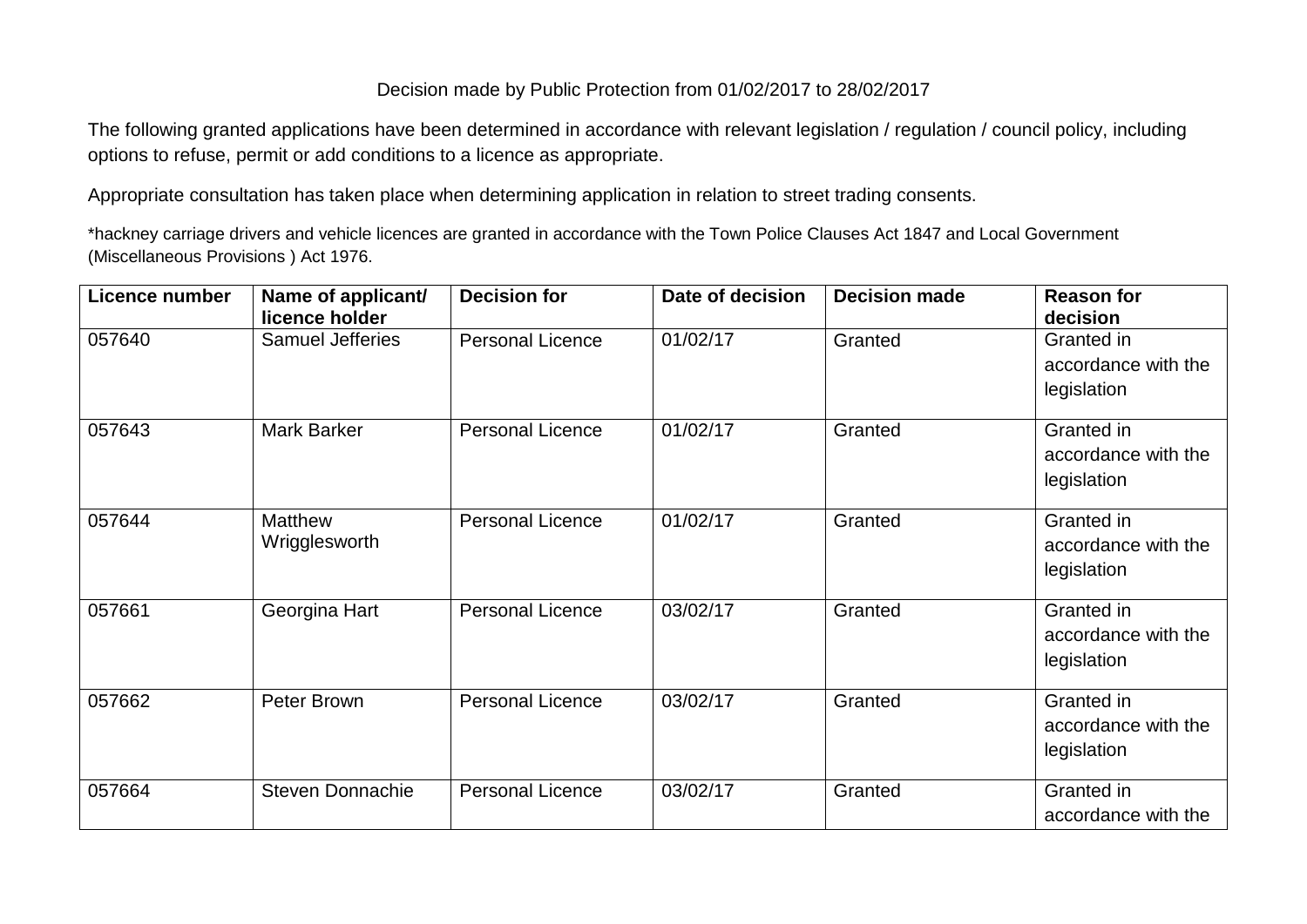|        |                      |                         |          |         | legislation                                             |
|--------|----------------------|-------------------------|----------|---------|---------------------------------------------------------|
| 057665 | Emma Carmichael      | <b>Personal Licence</b> | 03/02/17 | Granted | Granted in<br>accordance with the<br>legislation        |
| 057669 | <b>Jack Hart</b>     | <b>Personal Licence</b> | 07/02/17 | Granted | Granted in<br>accordance with the<br>legislation        |
| 057670 | Luke Maddison        | <b>Personal Licence</b> | 07/02/17 | Granted | Granted in<br>accordance with the<br>legislation        |
| 057672 | Emma Jones           | <b>Personal Licence</b> | 07/02/17 | Granted | Granted in<br>accordance with the<br>legislation        |
| 057713 | <b>Yasmin James</b>  | <b>Personal Licence</b> | 15/02/17 | Granted | <b>Granted</b> in<br>accordance with the<br>legislation |
| 057714 | Julia Konstantinidis | <b>Personal Licence</b> | 15/02/17 | Granted | Granted in<br>accordance with the<br>legislation        |
| 057726 | Susan Chapman        | <b>Personal Licence</b> | 15/02/17 | Granted | Granted in<br>accordance with the<br>legislation        |
| 057759 | Miss Jessica Hall    | <b>Personal Licence</b> | 20/02/17 | Granted | Granted in<br>accordance with the<br>legislation        |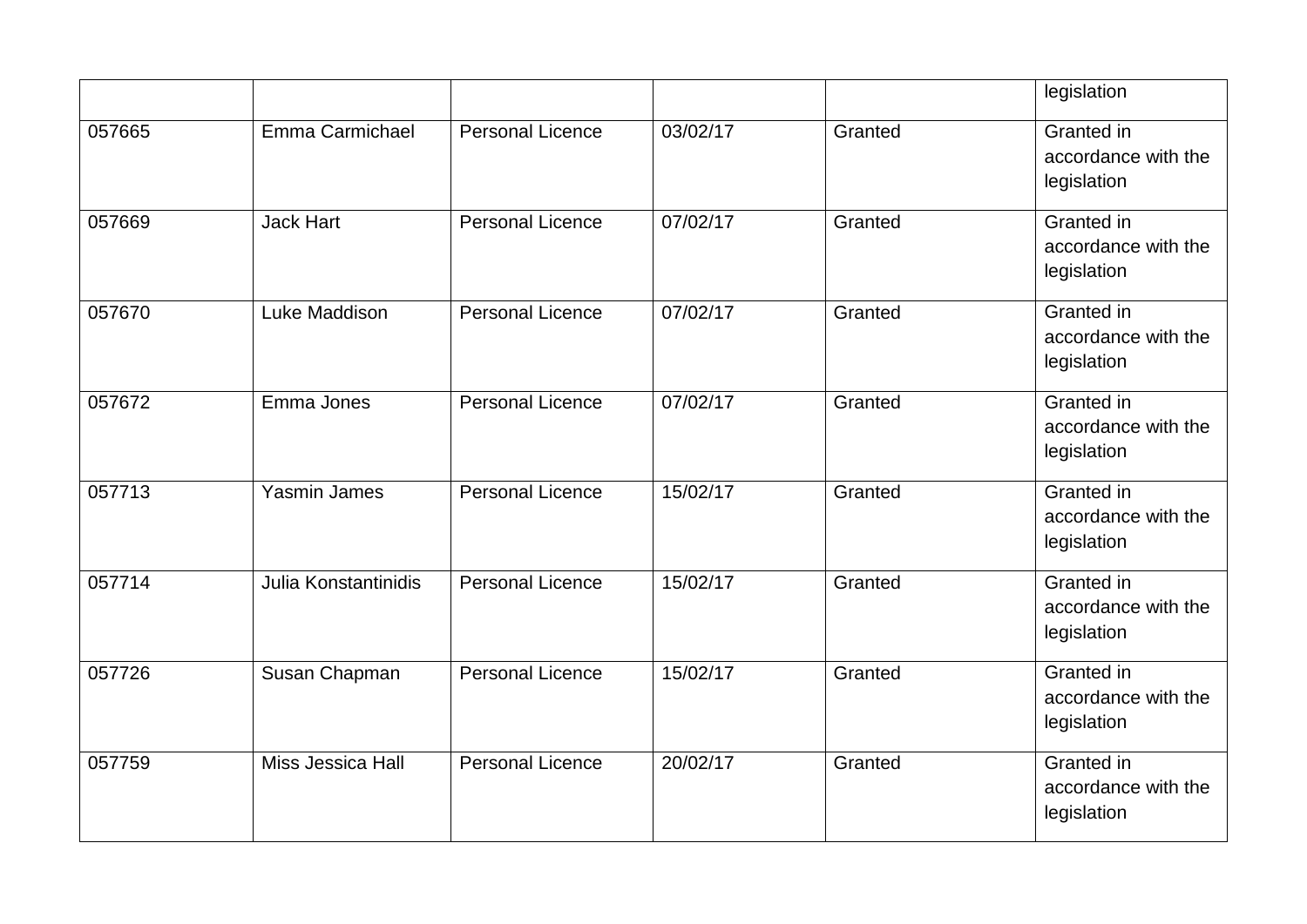| 053764 | 2-4 Bishopthorpe Rd    | Variation                            | 14/02/17 | Granted | Granted in<br>accordance with the<br>legislation |
|--------|------------------------|--------------------------------------|----------|---------|--------------------------------------------------|
| 057586 | Deans Garden<br>Centre | <b>Premise Licence</b><br>Grant      | 17/02/17 | Granted | Granted in<br>accordance with the<br>legislation |
| 057751 | Ms Jean Buck           | <b>Animal Boarding</b><br>Licence    | 23/02/17 | Granted | Granted in<br>accordance with the<br>legislation |
| 057673 | Craig Robinson         | <b>Skin Piercing</b><br>Registration | 03/02/17 | Granted | Granted in<br>accordance with the<br>legislation |
| 057700 | Samantha Barker        | <b>Skin Piercing</b><br>Registration | 08/02/17 | Granted | Granted in<br>accordance with the<br>legislation |
| 057701 | Saarah Amirah          | <b>Skin Piercing</b><br>Registration | 08/02/17 | Granted | Granted in<br>accordance with the<br>legislation |
| 057704 | Beautopia              | <b>Skin Piercing</b><br>Registration | 08/02/17 | Granted | Granted in<br>accordance with the<br>legislation |
| 191448 | <b>SSAFA</b>           | <b>Charity Collection</b>            | 09/02/17 | Granted | Granted in<br>accordance with the<br>legislation |
| 191452 | <b>Bloodwise</b>       | <b>Charity Collection</b>            | 09/02/17 | Granted | Granted in                                       |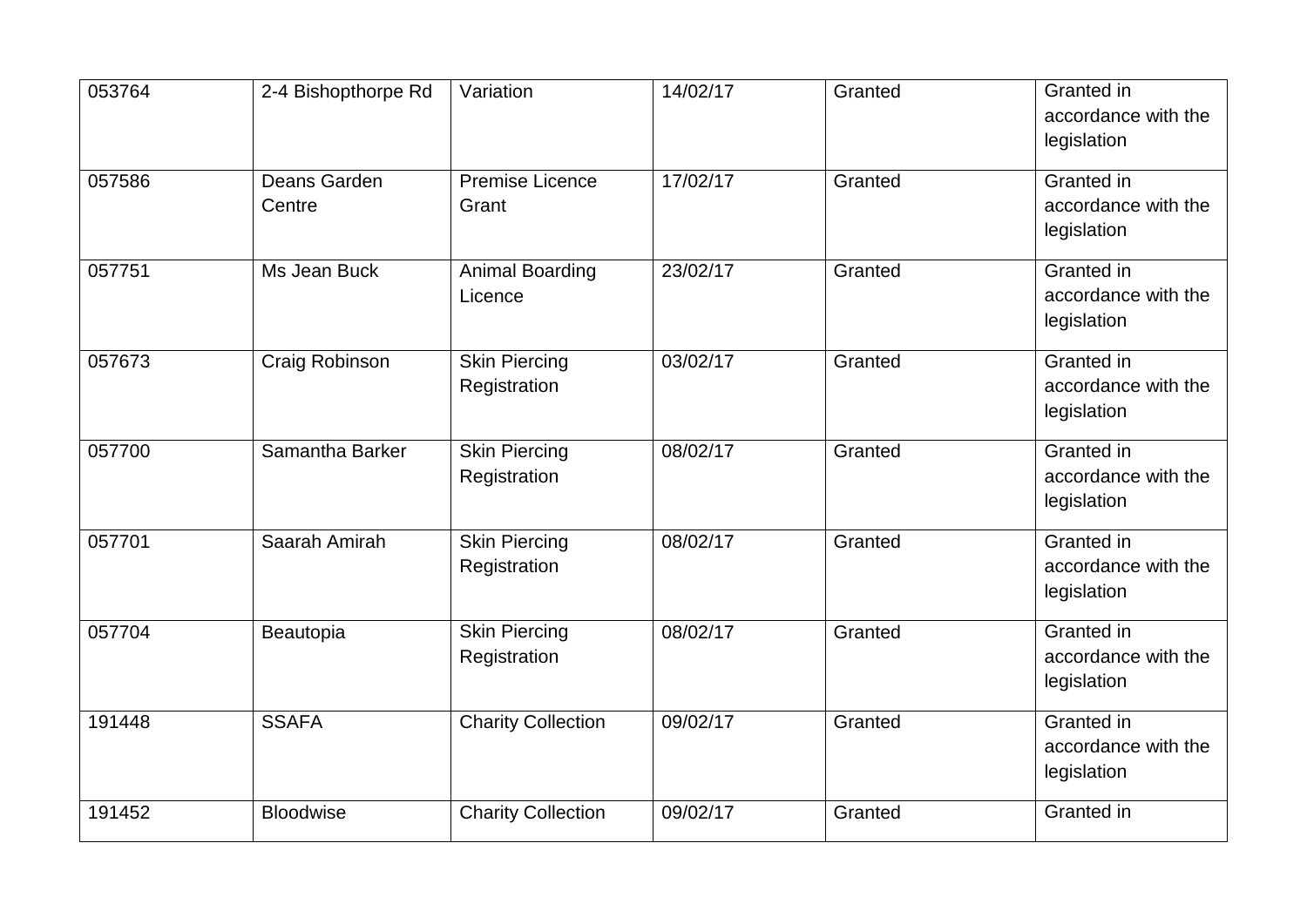|        |                              |                           |          |         | accordance with the<br>legislation               |
|--------|------------------------------|---------------------------|----------|---------|--------------------------------------------------|
| 191454 | St Leonards Hospice          | <b>Charity Collection</b> | 09/02/17 | Granted | Granted in<br>accordance with the<br>legislation |
| 191557 | Dogs Trust                   | <b>Charity Collection</b> | 17/02/17 | Granted | Granted in<br>accordance with the<br>legislation |
| 191557 | Dogs Trust                   | <b>Charity Collection</b> | 17/02/17 | Granted | Granted in<br>accordance with the<br>legislation |
| 191557 | Dogs Trust                   | <b>Charity Collection</b> | 17/02/17 | Granted | Granted in<br>accordance with the<br>legislation |
| 191578 | <b>RAFA</b>                  | <b>Charity Collection</b> | 17/02/17 | Granted | Granted in<br>accordance with the<br>legislation |
| 191580 | <b>Cystic Fibrosis Trust</b> | <b>Charity Collection</b> | 17/02/17 | Granted | Granted in<br>accordance with the<br>legislation |
| 191582 | <b>St Johns Ambulance</b>    | <b>Charity Collection</b> | 17/02/17 | Granted | Granted in<br>accordance with the<br>legislation |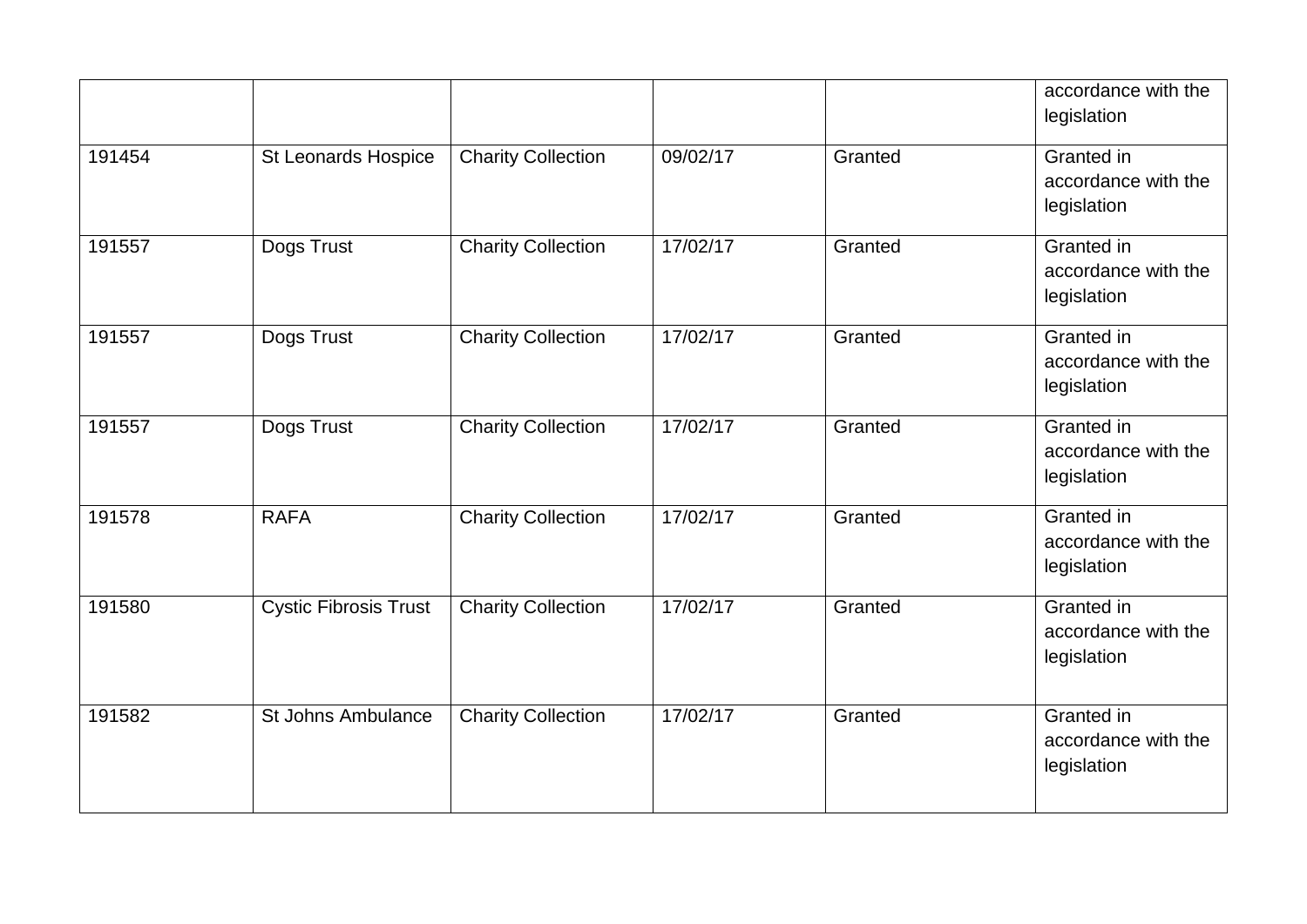| 191584 | Manchester Rag<br>Society                    | <b>Charity Collection</b> | 17/02/17 | Granted | Granted in<br>accordance with the<br>legislation |
|--------|----------------------------------------------|---------------------------|----------|---------|--------------------------------------------------|
| 191585 | New Beginnings                               | <b>Charity Collection</b> | 17/02/17 | Granted | Granted in<br>accordance with the<br>legislation |
| 191587 | <b>SSAFA</b>                                 | <b>Charity Collection</b> | 17/02/17 | Granted | Granted in<br>accordance with the<br>legislation |
| 191591 | <b>Phoenix Children's</b><br>Foundation      | <b>Charity Collection</b> | 17/02/17 | Granted | Granted in<br>accordance with the<br>legislation |
| 191691 | Dig Deep Africa                              | <b>Charity Collection</b> | 23/02/17 | Granted | Granted in<br>accordance with the<br>legislation |
| 191692 | <b>Royal Marines</b><br>Charity              | <b>Charity Collection</b> | 23/02/17 | Granted | Granted in<br>accordance with the<br>legislation |
| 191694 | <b>Leonard Cheshire</b><br><b>Disability</b> | <b>Charity Collection</b> | 23/02/17 | Granted | Granted in<br>accordance with the<br>legislation |
| 191695 | Childreach                                   | <b>Charity Collection</b> | 23/02/17 | Granted | Granted in<br>accordance with the                |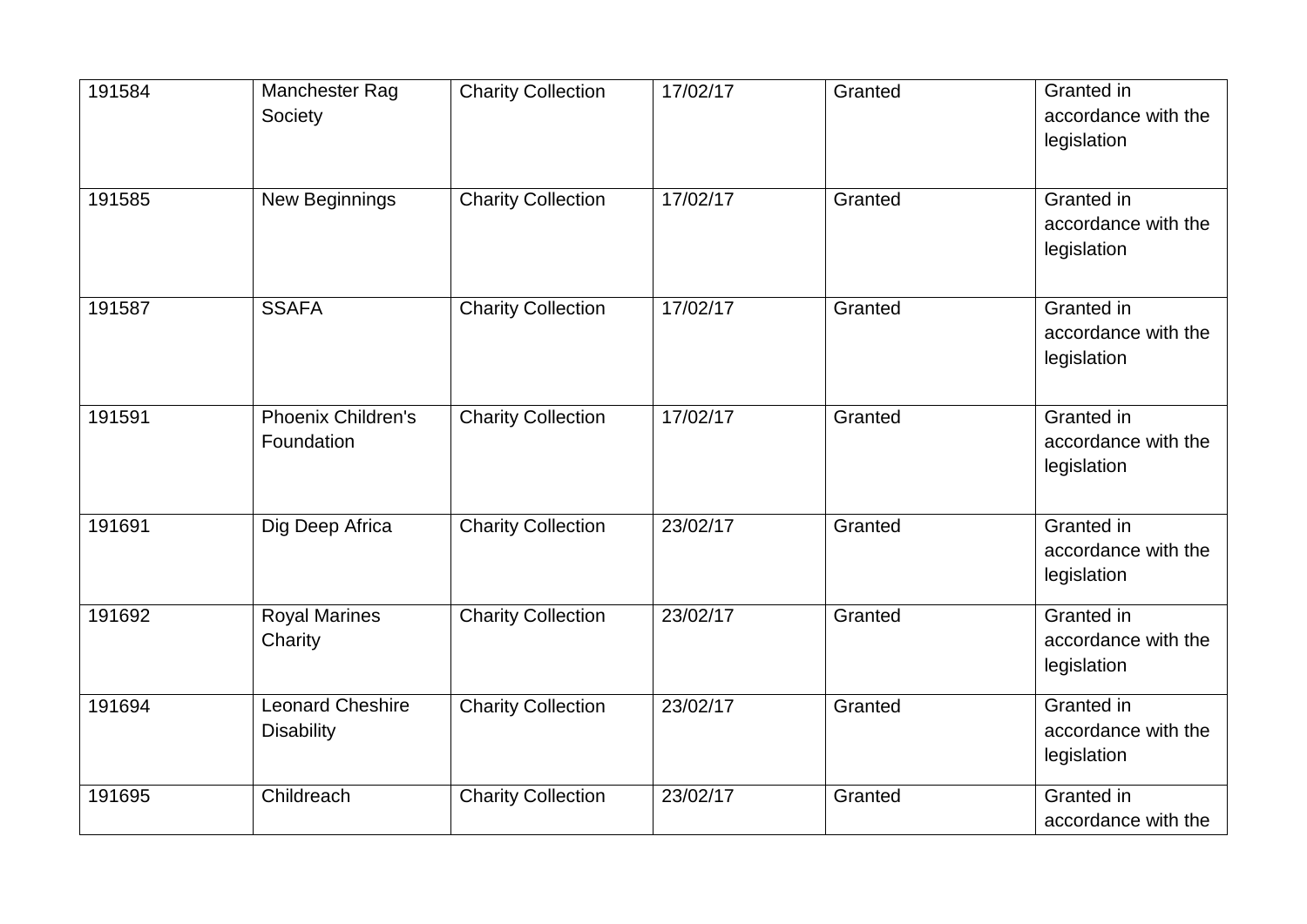|        | International                 |                                                  |          |         | legislation                                             |
|--------|-------------------------------|--------------------------------------------------|----------|---------|---------------------------------------------------------|
| 191695 | Childreach<br>International   | <b>Charity Collection</b>                        | 23/02/17 | Granted | Granted in<br>accordance with the<br>legislation        |
| 191695 | Childreach<br>International   | <b>Charity Collection</b>                        | 23/02/17 | Granted | Granted in<br>accordance with the<br>legislation        |
| 191418 | <b>Forces Support</b>         | House to House<br>Collection                     | 08/02/17 | Granted | Granted in<br>accordance with the<br>legislation        |
| 191423 | Children's Hope<br>Foundation | House to House<br>Collection                     | 08/02/17 | Granted | Granted in<br>accordance with the<br>legislation        |
| 251    | Karen Hajba                   | <b>Hackney Carriage</b><br><b>Driver Licence</b> | 23/02/17 | Granted | Granted in<br>accordance with the<br>legislation        |
| 103    | Joji Joseph                   | <b>Private Hire Driver</b><br>Licence            | 07/02/17 | Granted | <b>Granted</b> in<br>accordance with the<br>legislation |
| 118    | Paul Watkinson                | <b>Private Hire Driver</b><br>Licence            | 09/02/17 | Granted | Granted in<br>accordance with the<br>legislation        |
| 172    | <b>Edward Peter</b>           | <b>Private Hire Driver</b><br>Licence            | 21/02/17 | Granted | Granted in<br>accordance with the<br>legislation        |